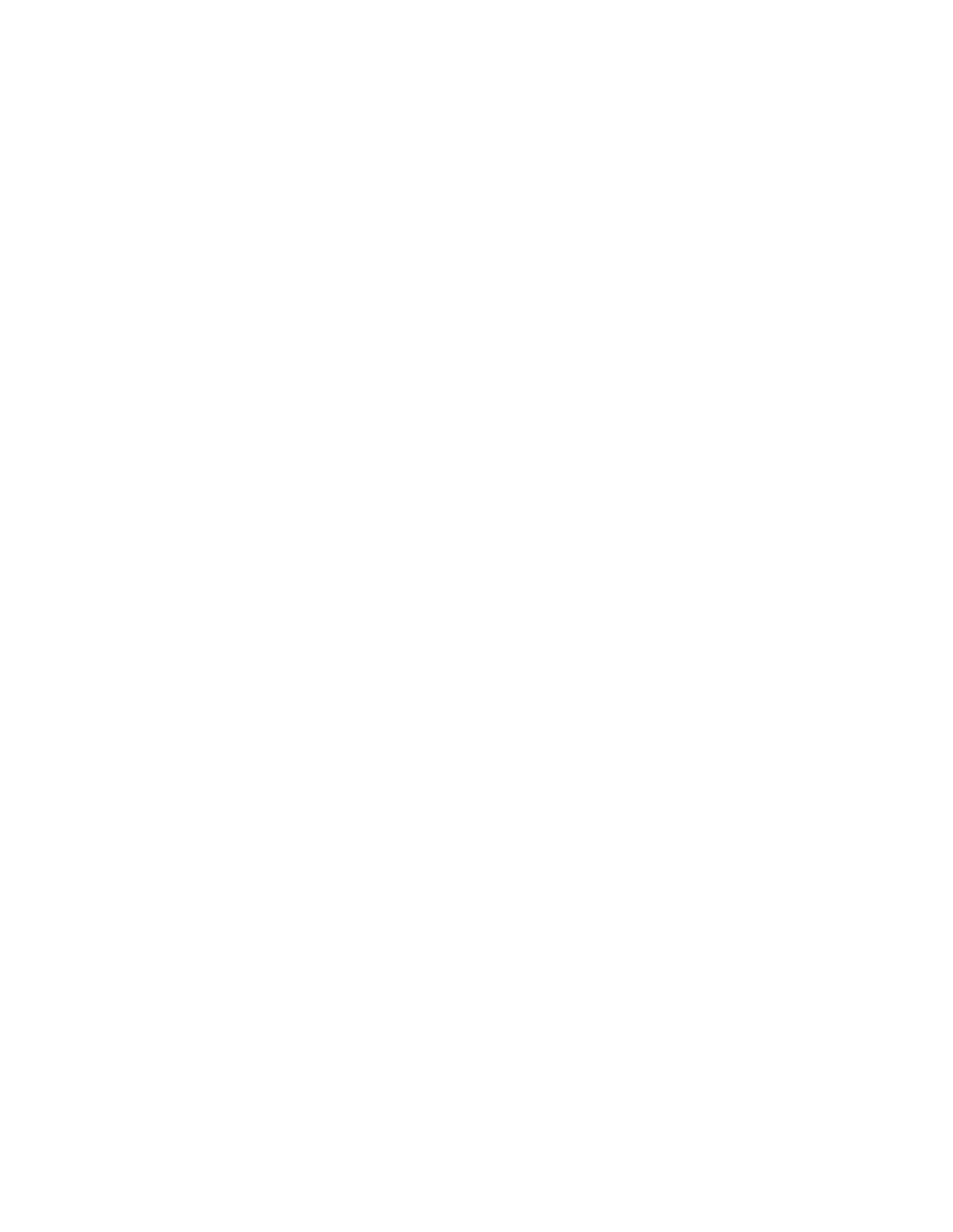# *Cover assembly*

#### **WARNING**

 Before assembling, keep in mind not to overtighten bolts. Power tools **must not** be used. The bolts will break under too much torque.

**Note:** The following figures represent the assembly of a 19' model. The number of panels may vary depending on the actual cover size you are assembling.

1) Attach the foam spacers to the top of the swim spa near each corner using the masking tape provided in the seal bag. There must be at least four foam spacers on each long side. Do not stack two pieces of foam high (Figure 1).

#### *A* CAUTION

- The foam pieces must be placed on the flat top surface of the swim spa.
- 2) Assemble **two I to C-long connection plates per I-beam** as shown in Figure 2. Use 1/4-20 x 5/8" carriage bolts, 1/4-20 nuts, 1/4" flat stainless steel washer and 7/16" (11 mm) socket wrench and spanner. Insert the I to C spacer and washer between the I to C connection plate and the bracket. The carriage bolts and nuts can now be properly tightened. (Figure 2 & Figure 3).

**Note:** The trimmed portion of the I to C-long connection plates must be oriented in the same direction as the bent part of the I to C bracket. Do not forget to place the inserts facing inwards (Figure 2 & Figure 4).

### **CAUTION**

- Two I to C-long connection plates must be installed per I-beam.
- Pay attention to the orientation of the trimmed portion of the I to C-long connection plate.
- Ensure these bolts and nuts are not overly tight so they don't bend the I to C-bracket and the I to C-long connection plate.
- Ensure the upright position of I-beam by ensuring the top sticker, shown in (Figure 5), is pointed upwards.
- Make sure there is grease in the insert before installing it; if not, apply some anti-seize lubricant for stainless steel in the inserts.
- Make sure the I-beam is free to move in the slots of the I to C long connection plate.
- Make sure the flat stainless steel washers are in place between the I to C spacer and the I to C-long connection plate. (figure 4)



Figure 5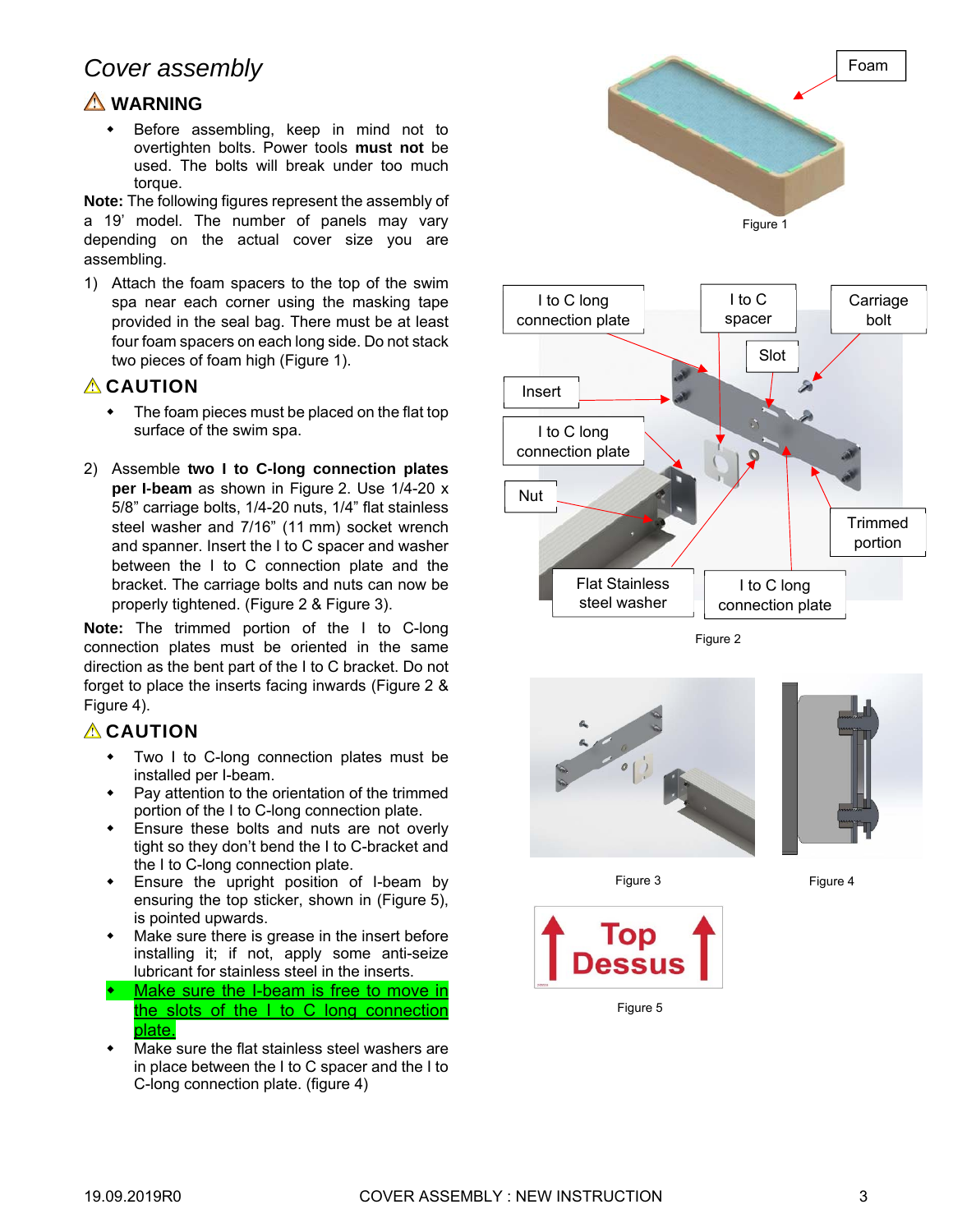- 3) Repeat step 2 for a second assembly.
- 4) For models ranging from **12' to 15',** you will need to install **one** I-beam with **two short** I to C connection plates per I-beam. (Figure 6)
	- Use 1/4-20 x 5/8" carriage bolts, 1/4-20 nuts and 7/16" (11 mm) socket wrench and spanner. Insert the I to C spacer in between the I to C connection plate and the bracket. The carriage bolts and nuts can now be properly tightened. (Figure 6).

#### *A* CAUTION

- Two I to C connection plates must be installed per I-beam.
- Ensure these bolts and nuts are not overly tight so they don't bend the I to C-bracket and the I to C-long connection plate.
- 5) For models ranging from **16' to 20'** you will need to install **three** I-beams with **two short** I to C connection plates per I-beam (Figure 6).
	- Use 1/4-20 x 5/8" carriage bolts, 1/4-20 nuts and 7/16" (11 mm) socket wrench and spanner. Insert the I to C spacer in between the I to C connection plate and the bracket. The carriage bolts and nuts can now be properly tightened. (Figure 6).

#### **ACAUTION**

- Two I to C connection plates must be installed per I-beam.
- Ensure these bolts and nuts are not overly tight so they don't bend the I to C-bracket and the I to C-long connection plate.

![](_page_3_Figure_11.jpeg)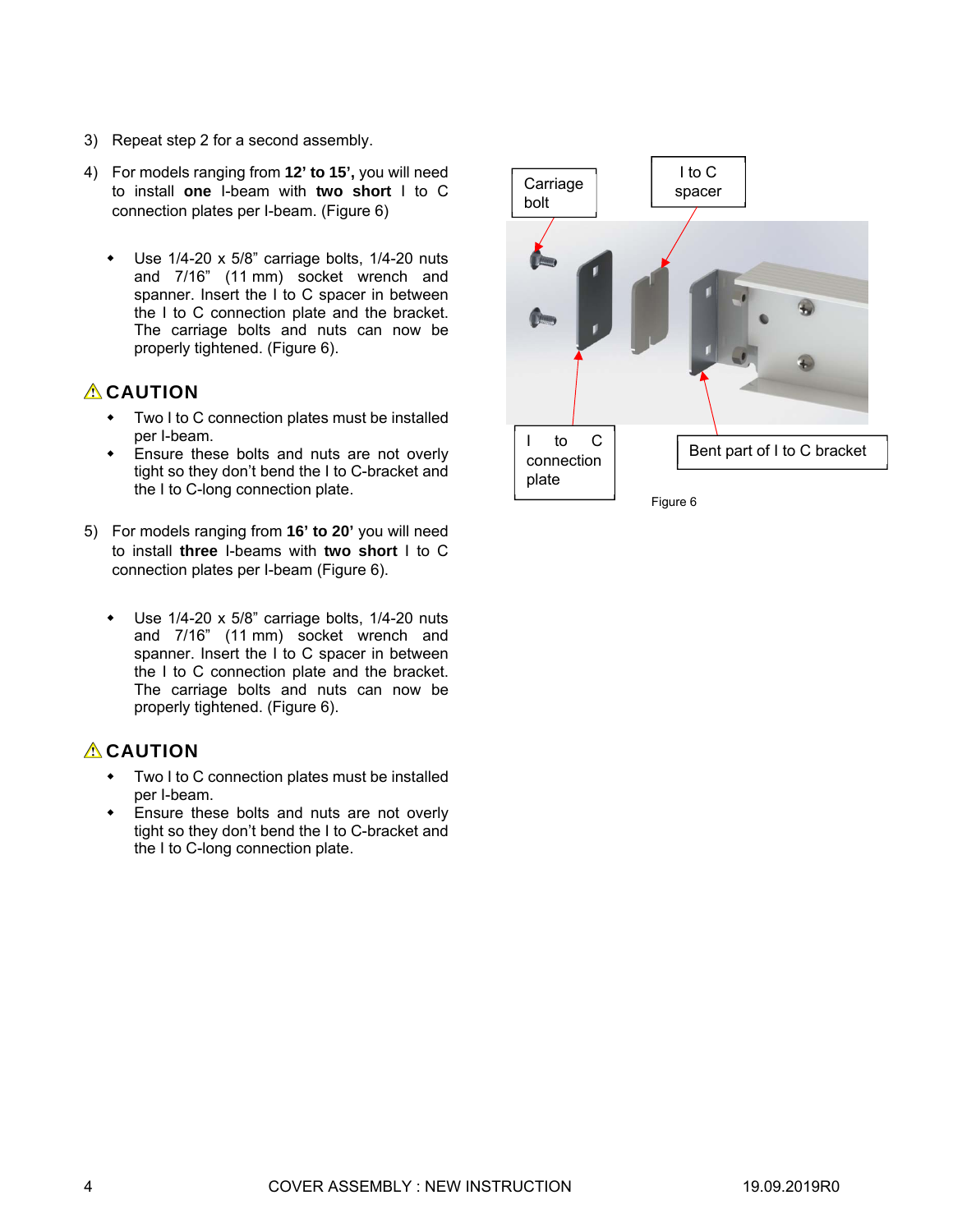6) It is recommended to use a table or the shipping crate as a base to build the middle top section of the cover, and later transfer it to the swim spa once it is assembled.

#### **ACAUTION**

- If there is limited space, please follow the next steps while assembling **directly onto the swim spa**. Avoid scratching the spa or any components of the cover.
- 7) Place the escape hatch panel (approx 47" x 96" [119 cm x 244 cm]) onto the middle of the installation surface. **Ensure the seal around the escape hatch opening is on top** (Figure 7) **and the top sticker located in the panel's hole is properly oriented** (Figure 8).
- 8) Assemble the long C-Channels, 94 9/16" (240 cm), over the previously placed panel so that the middle of the C-Channel, premarked with a center sticker (Figure 9), is aligned with the edge of the panel (Figure 7).

#### $\wedge$ **WARNING**

- When assembling the C-channel onto the foam panel, be careful not to delaminate the fiberglass.
- 9) Slide one I-beam with short I to C connection plates in the C-channels. Place the I-beam in such a manner where the bent portion of I to C bracket is pointing inwards (Figure 10). Ensure it fits snug with the foam panel. Ensure the sticker in the I-beam is pointing upwards (Figure 8).

### **ACAUTION**

- Ensure the upright position of I-beam.
- Ensure the proper insertion of the short I to C connection plate in the C-channel (Figure 11).
- When inserting the I-beam into the fiberglass foam panel, ensure not to chip the fiberglass.
- Make sure the I-beam has cleared bottom and top section.
- While inserting the I-beam in the C-channel, make sure is it always square with the Cchannel.

![](_page_4_Figure_14.jpeg)

![](_page_4_Picture_15.jpeg)

Figure 10

![](_page_4_Picture_17.jpeg)

Figure 11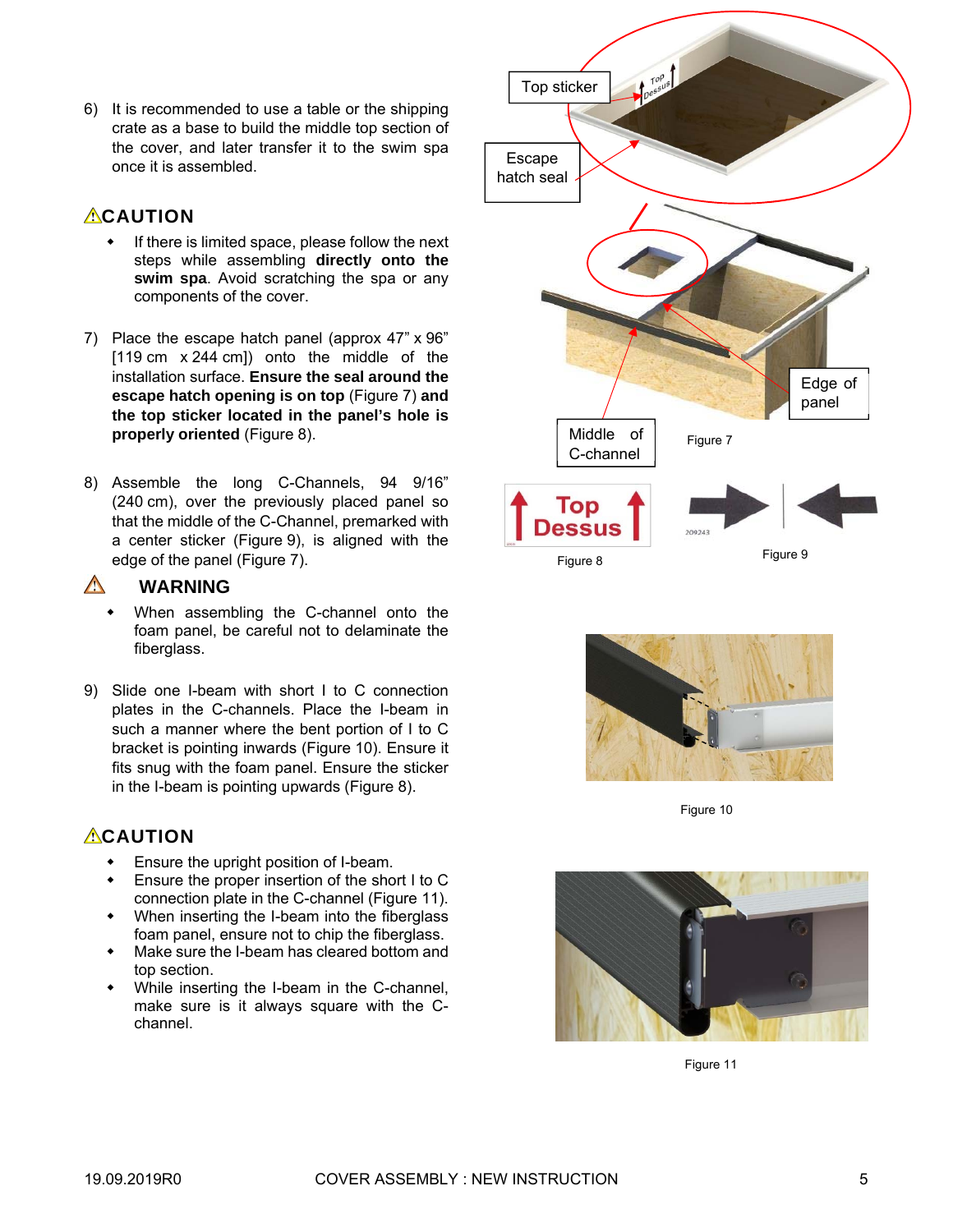10) Slide the large (approx. 47" x 96" [119 cm x 243 cm]) panel into the C-channels. Ensure the I-beam has slid over the panel on both the bottom and top side (Figure 12).

#### **ACAUTION**

- Ensure that the panel is pushed as far as possible by hand and is completely inserted in the I-beam.
- If you have a color panel, make sure the colored side is on top.
- 11) Install the I-Beams with the long I to C connection plates. Ensure the trimmed portion of the I to C connection plate faces toward the end of the cover (Figure 13 and Figure 14).

#### $\Lambda$ **WARNING**

- Ensure I-beam is oriented toward the top as indicated by the sticker (Figure 8).
- When assembling the C-channel onto the foam panel, be careful not to delaminate the fiberglass.
- Make sure the I-beam has cleared the bottom and top section.
- 12) Align by hand the C-channels (left and right sides) in such a matter that the I to C connection plate holes are visible (Figure 14).

C-channel holes

Holes aligned by hand

![](_page_5_Figure_10.jpeg)

![](_page_5_Figure_11.jpeg)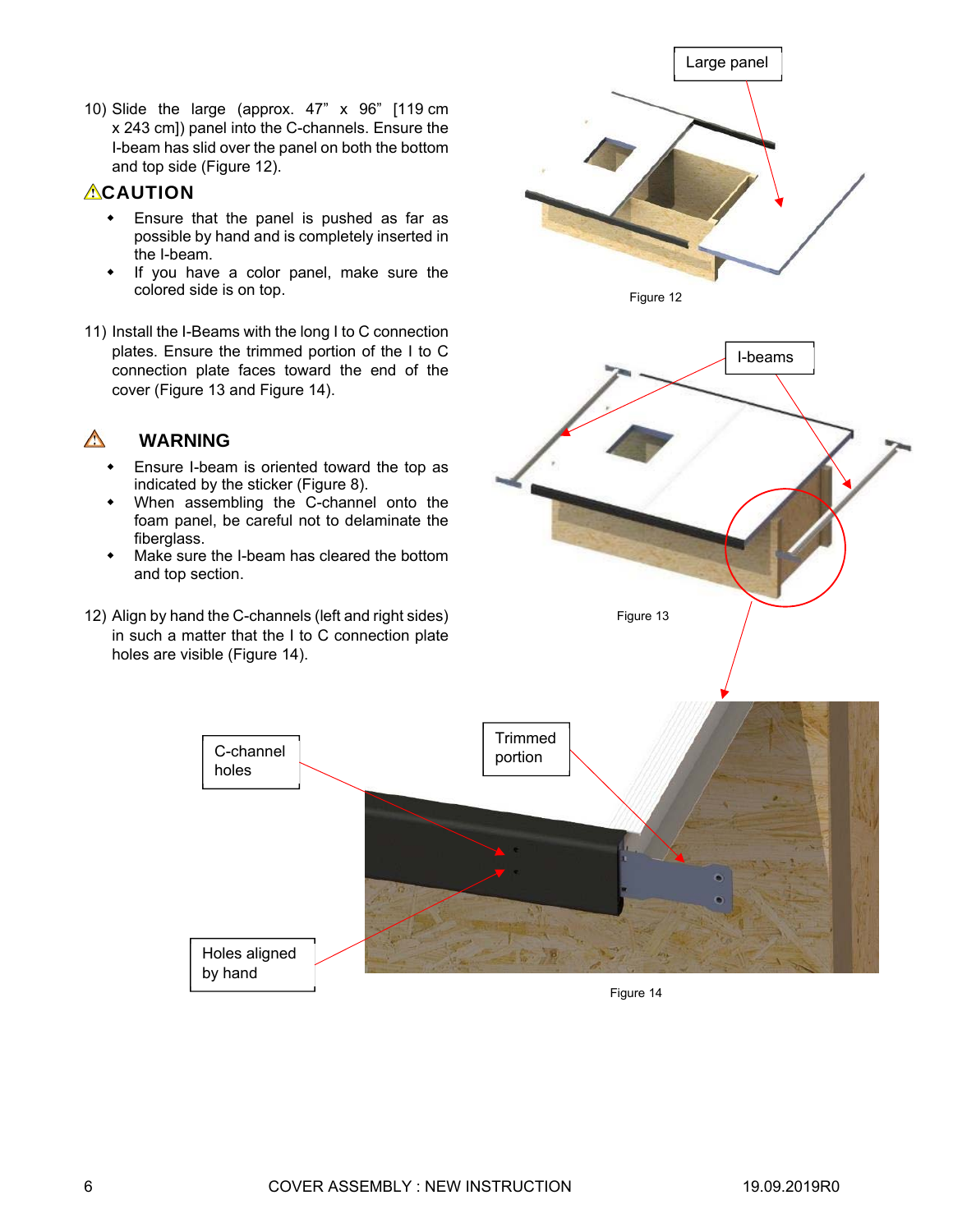13) Align the holes of the support bracket, the post mount bracket and the C-channel by hand. Assemble them with the  $1/4$ -20 x 1" hex drive rounded head screws (5/32" [4 mm]) (5 ft-lb torque). **DO NOT** install the bolts on the other end of the brackets yet (Figure 15).

#### Δ **WARNING**

 Make sure the I-beam is still free to move in the I to C slots (figure 15).

**Note:** For some spa, optional dual side brackets are needed to mount the cover to the posts. The installation of these brackets is made the same way as for the post-mount brackets described at step 13 (Figure 16).

![](_page_6_Figure_4.jpeg)

![](_page_6_Figure_5.jpeg)

Install these

I to C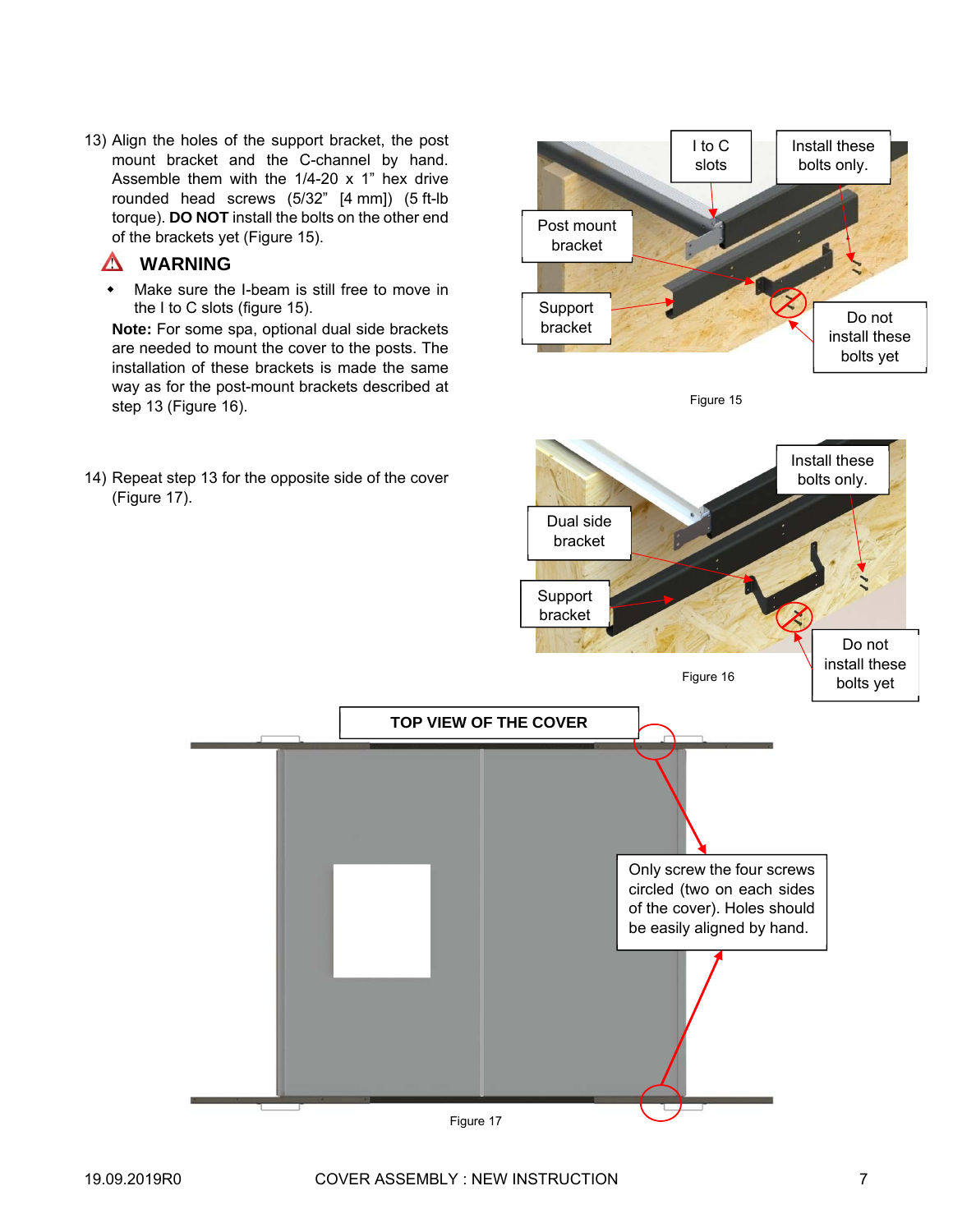- 15) Assemble the support bracket at the other end of the cover (Figure 18).
- 16) Align the holes of the support bracket, the post mount bracket and the C-channel by hand. Assemble them with the 1/4-20 x 1" hex drive rounded head screws (5/32" [4 mm] [5 ft-lb torque]. Figure 18).
- 17) Repeat steps 15 and 16 for the opposite side of the cover (Figure 20).
- 18) Remove only the center stickers on the Cchannels (Figure 19).

![](_page_7_Picture_4.jpeg)

Figure 18

![](_page_7_Picture_6.jpeg)

![](_page_7_Figure_7.jpeg)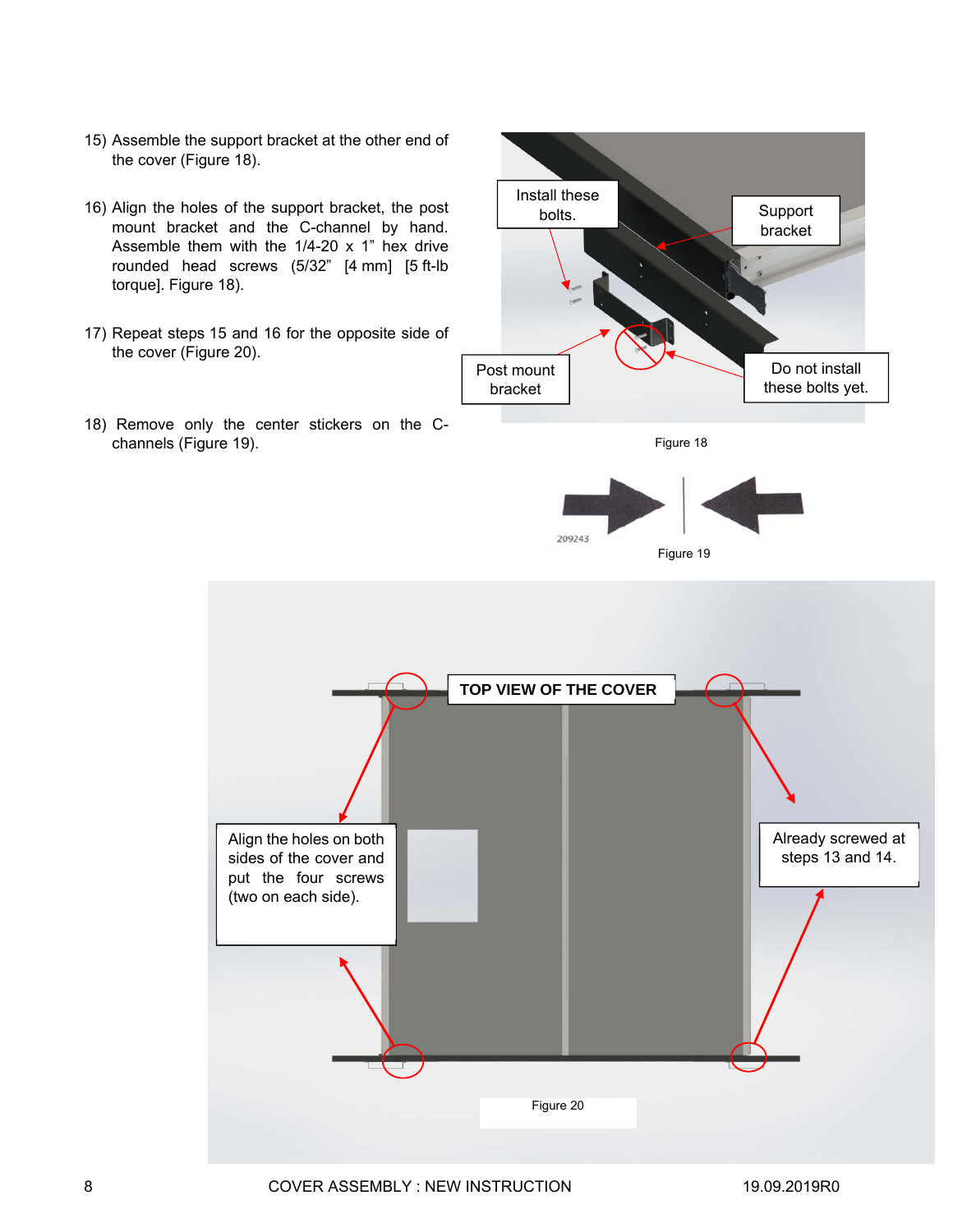19) Carefully position the assembled center section of the cover onto the swim spa. Try to align the cover as best as possible.

### **ACAUTION**

- Failure to gently position the cover onto the swim spa could result in scratching the acrylic of the spa or damaging the cover.
- Ensure foam spacers are correctly positioned under the I-beams to simulate seal height.
- 20) Insert the shortest C-Channel inside the support bracket. **Note:** There are **only** two holes at the end of these parts. The holes must go inwards toward the cover (Figure 21, Figure 22, Figure 23 and Figure 24).

**Note:** Ensure that the long I to C connection plate is well inserted into the short C-channel (Figure 23).

21) Install in the remaining Hex drive 1/4-20 x 1" rounded head screw on the support bracket. (5/32" [4 mm] drive) (Figure 24 and Figure 24A). **DO NOT** tight those screw yet. The C-Channel must be free to move in its slots

**Note:** Ensure that the bolts go through the end Cchannel slots.

#### Λ **WARNING**

Make sure the short C-Channel is free to move in its slots.

![](_page_8_Figure_10.jpeg)

![](_page_8_Picture_11.jpeg)

![](_page_8_Picture_12.jpeg)

![](_page_8_Picture_13.jpeg)

Figure 22

![](_page_8_Picture_15.jpeg)

Figure 23

![](_page_8_Figure_17.jpeg)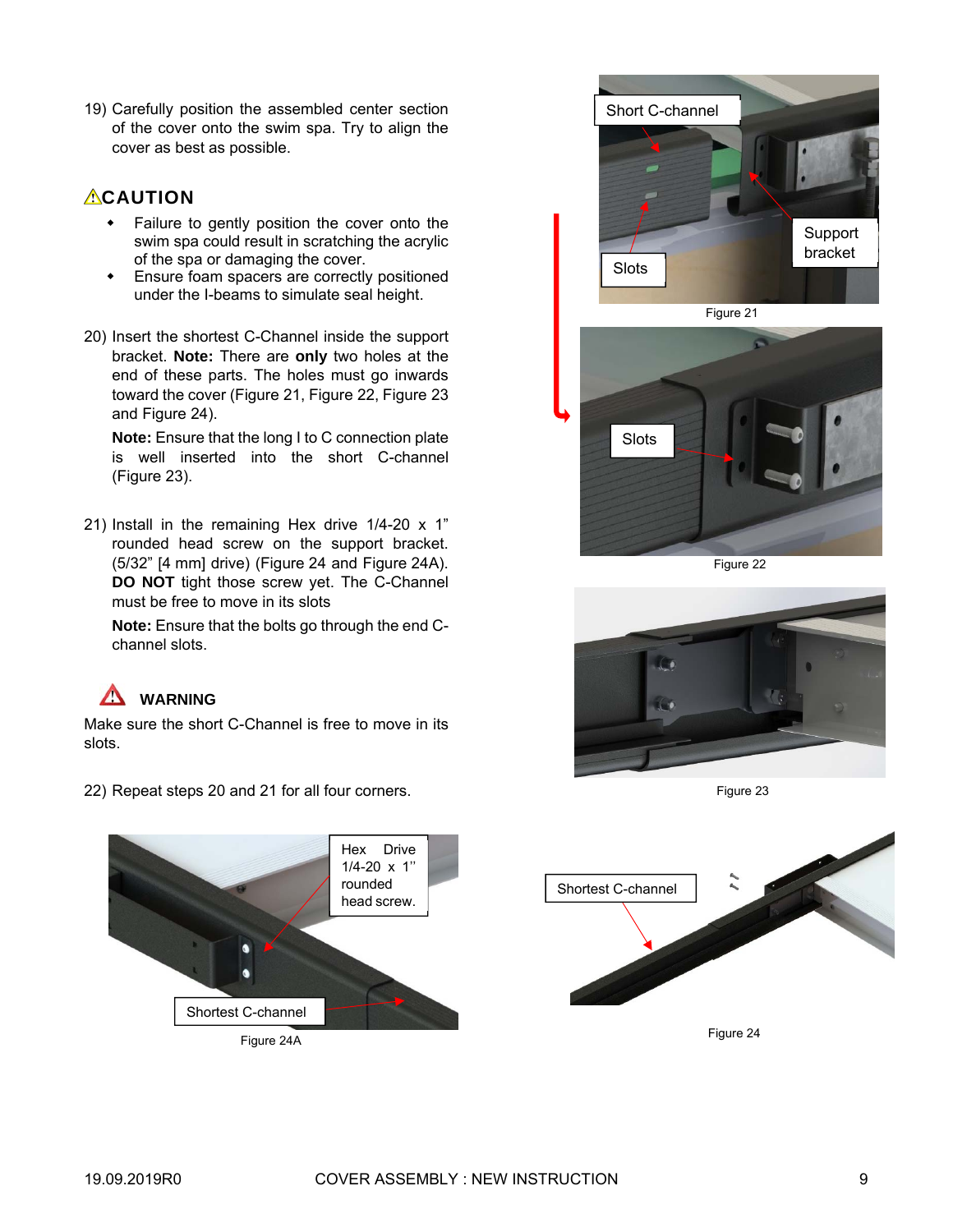#### *For models 12' to 15' only, go to step 26***.**

23) Slide in one of the remaining rectangular panels into the C-channels. (Figure 25)

#### **ACAUTION**

- $\cdot$  It is very important to check if the I-beams have locked in properly into the foam panels.
- If you have a color panel, make sure the colored side is on top.

#### **WARNING**

- When assembling the C-channel onto the foam panel, be careful not to delaminate the fiberglass.
- **Ensure the I-beam has cleared the bottom and** top section.
- 24) Use the hammer block to ensure the panel is fully engaged in the I-beam. Gently strike the **center** of the block and ensure the block is continuously in contact with the panel edge (Figure 26). Strike the hammer block on each side of the panel for a better fit on the panel (Figure 26).

#### **WARNING**

- Ensure the hammer block is properly fitted to the foam panel before striking. Failure to use the hammer block properly could break the lamination of the fiberglass panel (Figure26).
- 25) Slide the I-Beam with the short I to C connection plates in the C-Channels with the bent portion pointing inwards (Figure 27).
- 26) Insert one of the end panels with the tapered end toward the end of the cover. The end panels are tapered with a 45-degree cut. (Figure 28).

#### **ACAUTION**

- It is very important to check if the I-beams have locked in properly into the foam panels.
- If you have a color panel, make sure the colored side is on top.

#### **AWARNING**

- When assembling the C-channel onto the foam panel, be careful not to delaminate the fiberglass.
- Ensure the I-beam has cleared the bottom and top section.
- 27) Use the hammer block to ensure the panel is fully engaged in the I-beam. Gently strike the **center**  of the block and ensure the block is continuously in contact with the panel edge. (Figure 26)

![](_page_9_Figure_20.jpeg)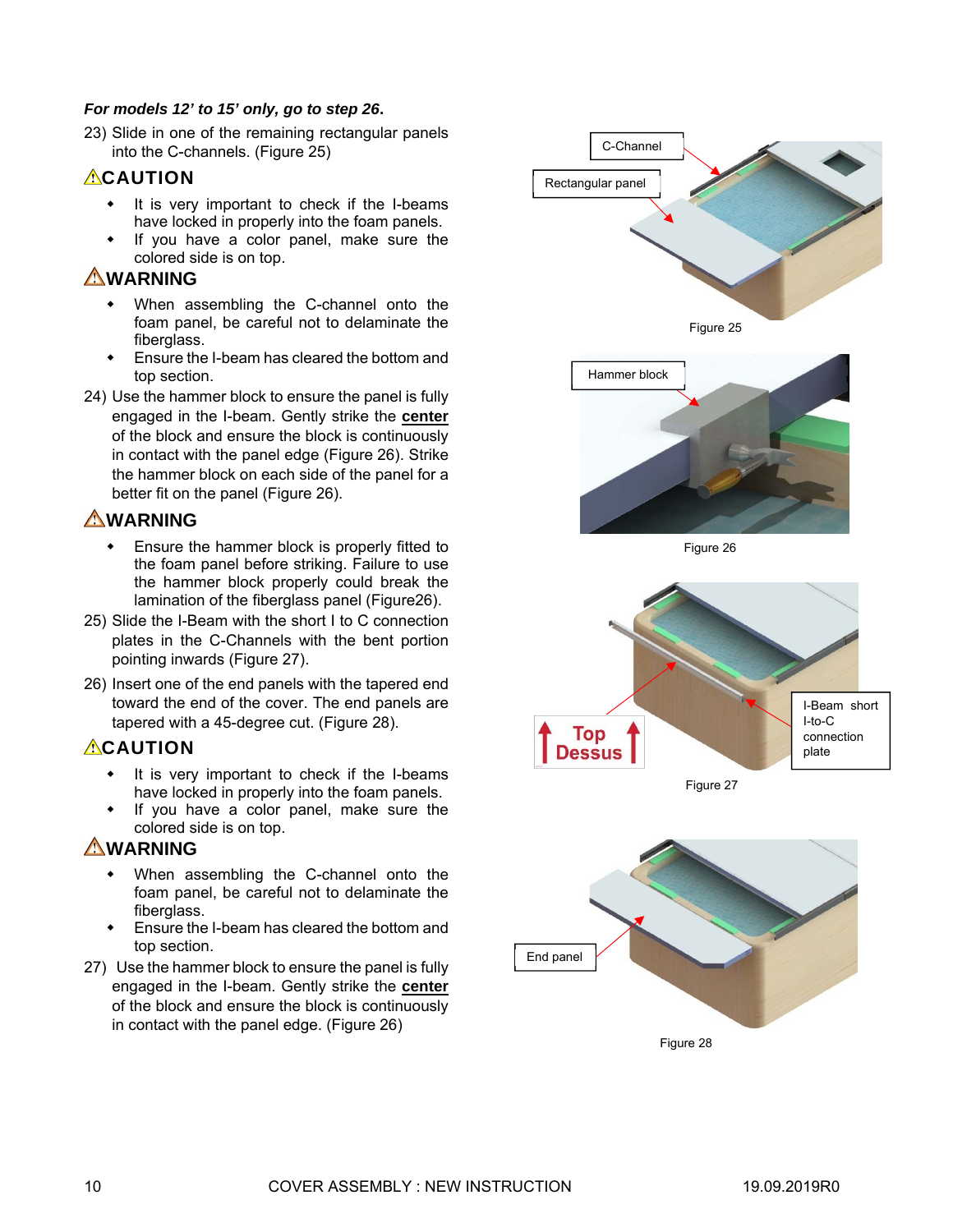28) For models **12' to 15,** repete steps 26 to 27 on the other side.

For models **16' to 20'** repeat step 23 to 27 on the other side.

29) Insert the corner bracket on the tapered part of one end panel. Use the provided Robertson sheet metal #8 x 1/2" screws on the inside hole. **The two remaining holes will be used later** (Figure 29).

#### **WARNING**

- Do not overtighten the screws as they might break.
- 30) Snap on the remaining side C-channels, 83" (210 cm) at one end of the cover. It is recommended to slightly engage the top flange before the bottom when sliding the C-channel onto the foam panel (Figure 30).
- 31) Screw in the Robertson sheet metal #8 x 1/2" screw in the inner hole of the corner bracket reinstall the (Figure 30).

#### **WARNING**

- Do not overtighten the screws as they might break.
- 32) Orient the corner cover piece and screw it in completely with the last two screws on the side toward the center of the cover. Use the Robertson sheet metal #8 x 1/2" screws. (Figure 31)

### **WARNING**

• Do not overtighten the screws as they might break.

![](_page_10_Figure_12.jpeg)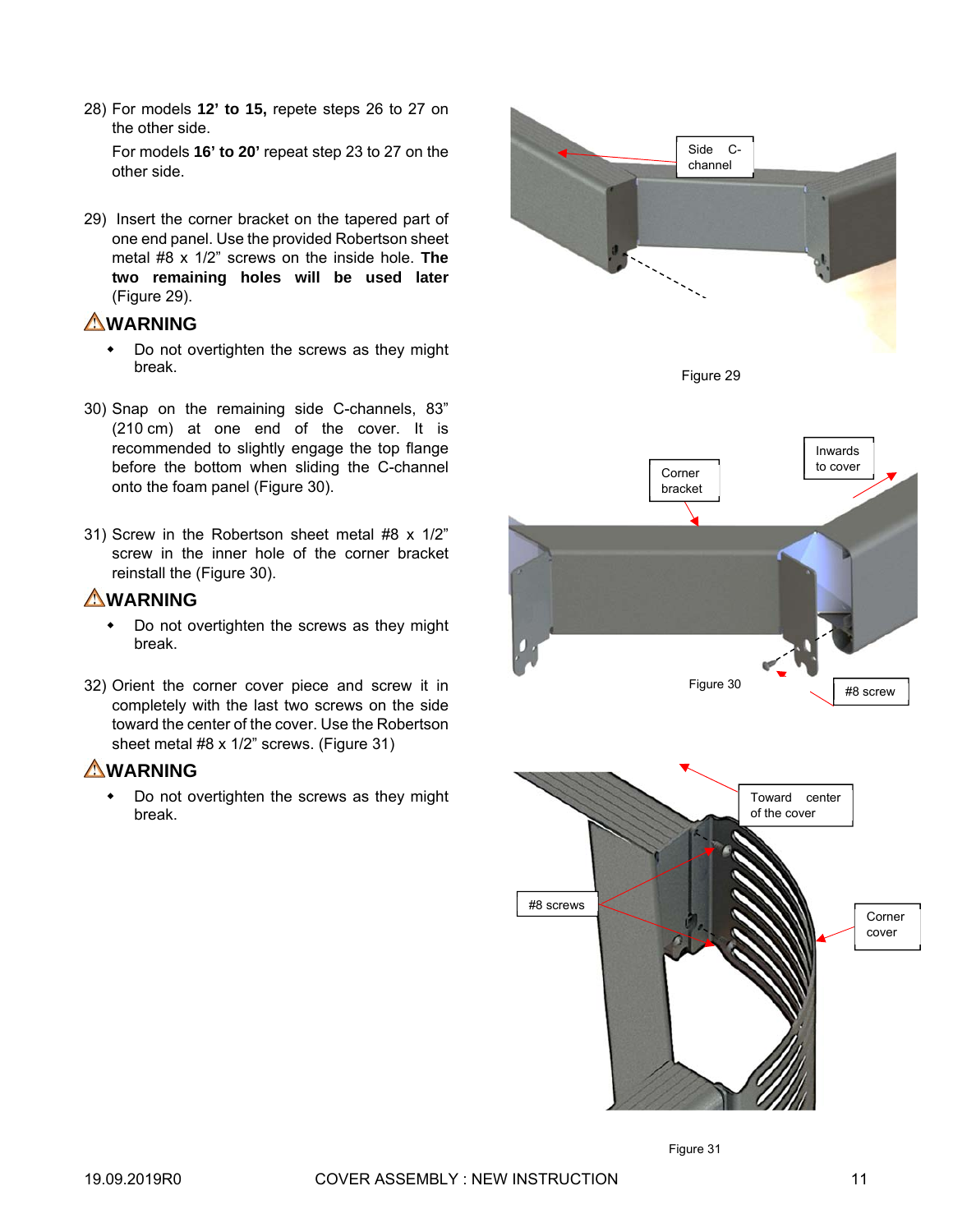33) Fasten the Robertson sheet metal #8 x 1/2" screws that hold the side C-channel (Figure32).

**Note:** If the gap between the corner bracket and side C-channel is too large, try bringing the two parts closer by hand before fully screwing.

#### **WARNING**

- Do not overtighten the screws as they might break.
- 34) Repeat steps 24 to 33 for all four corners.

**Note:** The Side C-channel will be already in place from the opposite sides when installing the other corner brackets.

35) Use the rachet straps to compress the entire cover assembly (Figure 33). Until you are left with a gap between the short C-channel and the middle C-channel between 1/16'' and 3/16" (Figure 34 and 35).

While you are compressing the cover make sure it stays as straight as possible by tightening both sides at the same time and is safely resting on the foam bumpers.

### *A* CAUTION

Use cardboard or a non-abrasive material to protect panels while using ratchet straps.

# **WARNING**

Do not over tightening the straps. Over tightening might permanently damage the sealing components of the I-Beams and allow for water infiltration. Tighten slowly and stop when the gaps are between 1/16" and 3/16''. (Figure 34 and Figure 35)

# **WARNING**

Make sure both end c-channel and all corner brackets are in place before tighten the straps

36) When you are satisfied with the required gap and the straps are secured, tighten the two bolts (5 ftlb torque) (figure 36) Repeat for all four posts assemblies (figure 37)

### **WARNING**

**DO NOT** remove or loose straps until the assembly is final.

![](_page_11_Picture_18.jpeg)

![](_page_11_Picture_19.jpeg)

![](_page_11_Picture_20.jpeg)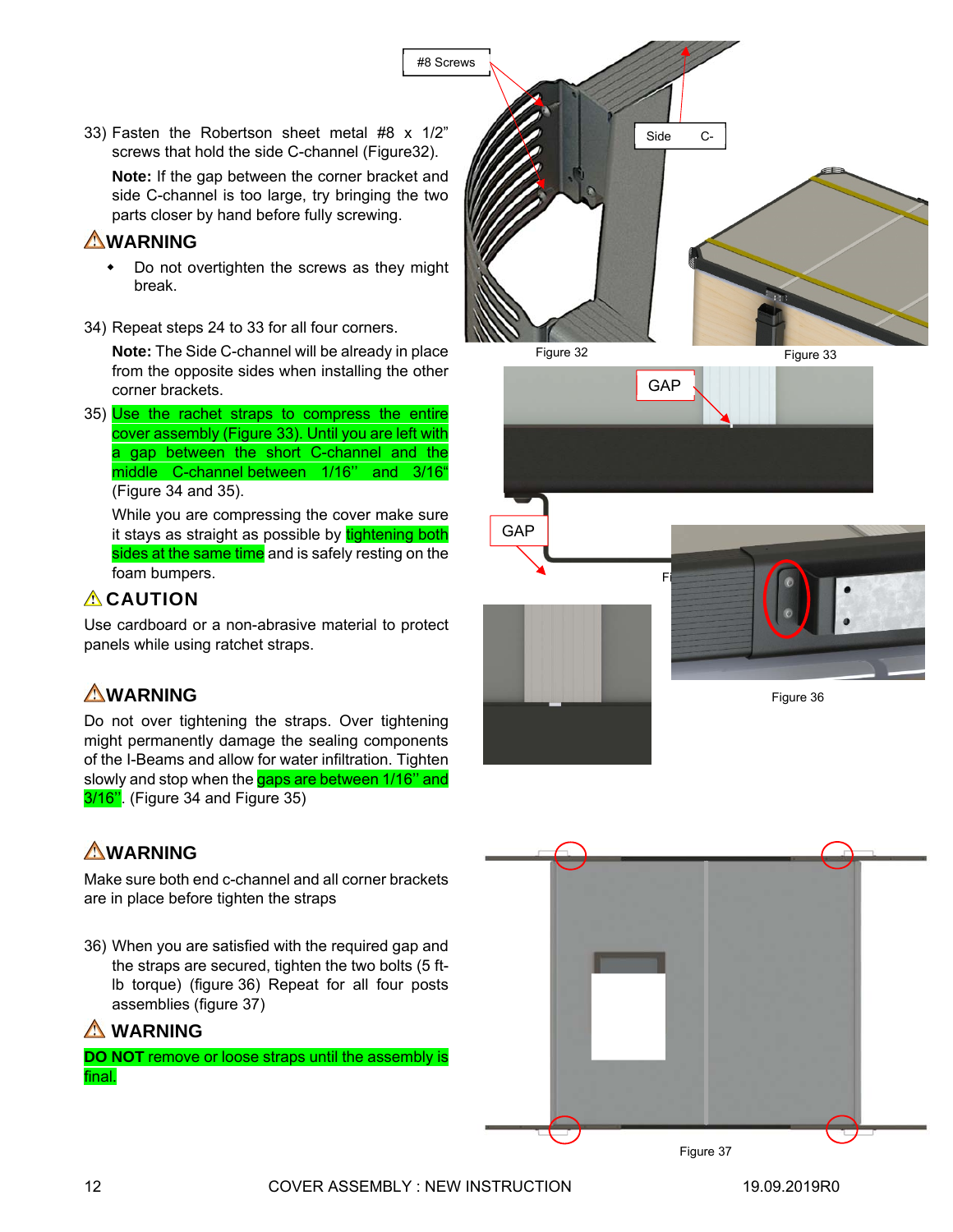37) Use the provided 5/32" drill bit to drill the holes on the top and bottom of the support bracket (four holes per bracket) (Figure 38 and Figure 39). Use the pre-drilled holes in the support bracket as guidance.

**NOTE:** Models with long support brackets (approx. 42'' [1,066 mm]) have eight holes per support bracket.

#### **ACAUTION**

- Do not drill the foam panel; only drill through the metal.
- Be careful while cleaning holes; metal chips might scratch the painted parts.
- The paint on the aluminum frame is fragile.

### *<u>AWARNING</u>*

 Make sure the cover is perfectly straight and sitting on the foam spacer before drilling.

38) Screw in the painted Phillips 10–24 x 1/2" thread cutting screws at the bottom and top of the support bracket (four screws per bracket) (Figure 40).

**NOTE:** Models with long support brackets (approx. 42'' [1,066 mm]) have eight screws per support bracket

- 39) Repeat steps 37 and 38 for all four support brackets.
- 40) Remove the straps, once all screws are in place.

![](_page_12_Picture_12.jpeg)

Figure 39

![](_page_12_Picture_14.jpeg)

Figure 40